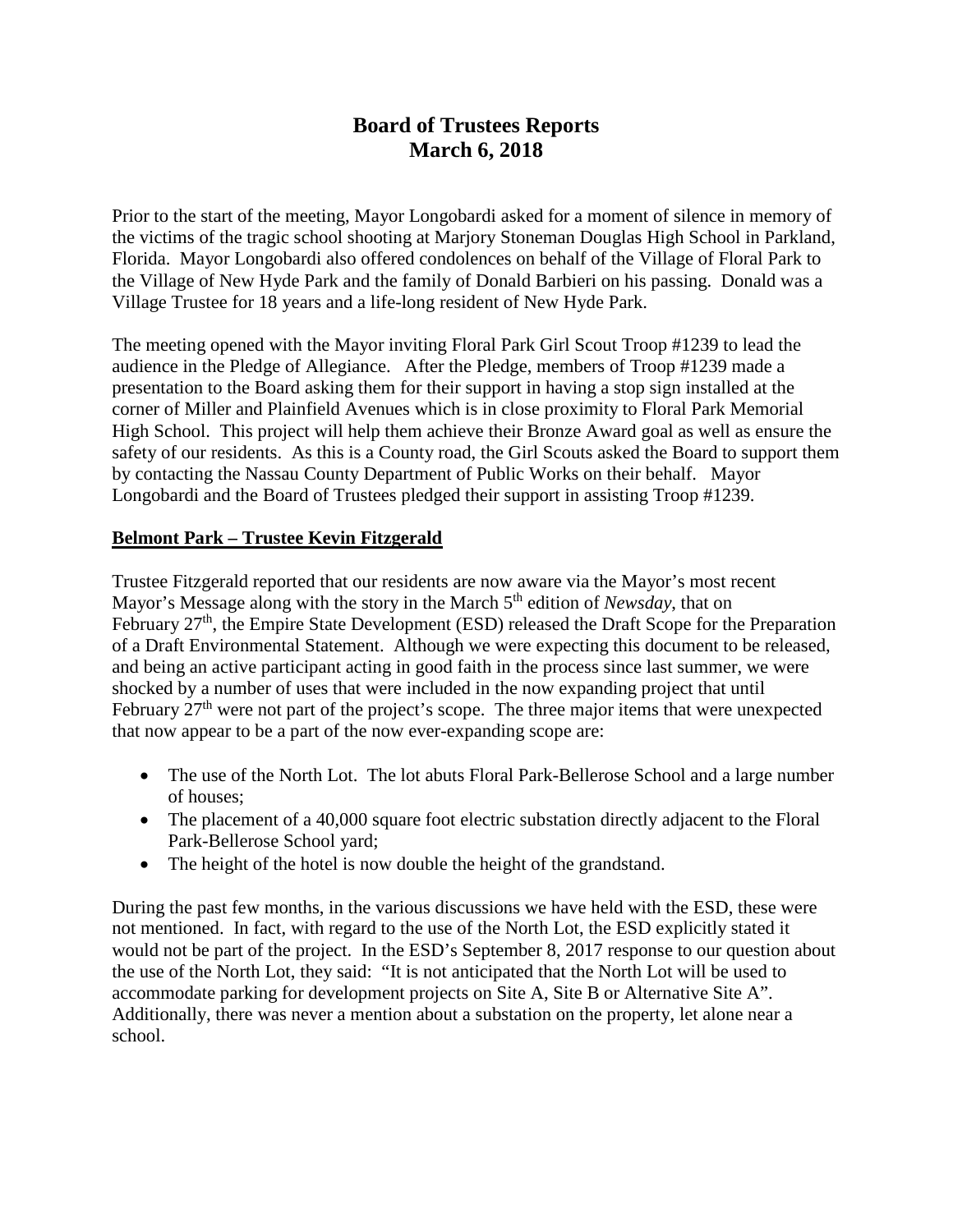The ESD has scheduled two public hearings at the Elmont Public Library on March 22<sup>nd</sup> at 3:30 pm and 6:30 pm where residents can comment on the project and its potential impacts. Due to the significant impact not only the aforementioned items but the other 100 or so concerns that we have brought forth, Trustee Fitzgerald urged all residents to voice their concerns by speaking at the aforementioned hearing or to submit their comments in writing by 5:00 pm on April  $6<sup>th</sup>$ . All relevant documents can be found on our Village website.

The April 6<sup>th</sup> deadline for comments is the bare minimum set forth. Due to the now expansive nature and scope of the project and the extremely tight timeframe (slightly more than three weeks) for our residents to read and digest the document, Trustee Fitzgerald respectfully asked the ESD to extend the deadline for comments and to hold an additional public hearing here in Floral Park. This is especially important as the Scoping Document and our input drives what topics and areas will be part of the study conducted during the environmental review process.

#### **Fire Department – Trustee Lynn Pombonyo**

Trustee Pombonyo reported that our Fire Department has continued its strong focus on training throughout the last month. On the evening of February 21<sup>st</sup>, Rescue Company held an important drill for approximately twenty company members. Led and facilitated by Captain Martin Cook, Ex-Chief Ray Neufeld and Ex-Captain Ed Rothenberg, the topics presented included safety precautions for EMS personnel to observe when responding to aided cases who may have symptoms of the flu. Also of great importance was instruction and hands-on practice in administering life-saving procedures to firefighters in distress at the scene of fires and other emergencies. These important procedures will also be taught to other Fire Department staff members at future training sessions.

On the evening of March 1<sup>st</sup>, a full Department drill took place under the leadership of Assistant Chief Patrick McAllister, Ex-Chief Brian Naughton and their Committee. Classes were taught by our own expert Floral Park Fire Department staff members. Firefighter Bill Bedell, Jr. presented radio communications procedures and MAYDAY calls. Ex-Captain Joe Petrucci provided instruction and demonstrations with the Scott Air Pack, a firefighter's self-contained breathing apparatus. Ex-Chief Ray Neufeld and Ex-Captain James Dodson led the firefighters in practicing patient lifting, carrying and transport using the stair chair stretcher and the Titan soft stretcher to facilitate moving patients to the ambulance. Lieutenant Patricia Luger demonstrated and led hands-on practice in administering life-saving procedures to a firefighter in distress while removing bunker gear to provide further support. Captain Pat Conway demonstrated searching with the thermal imaging camera in areas with no visibility due to heavy smoke conditions.

Our Floral Park Fire Department is to be commended for the impressive expertise the members have developed through their years of training and experience, and their strong commitment to remaining current in fire and rescue science.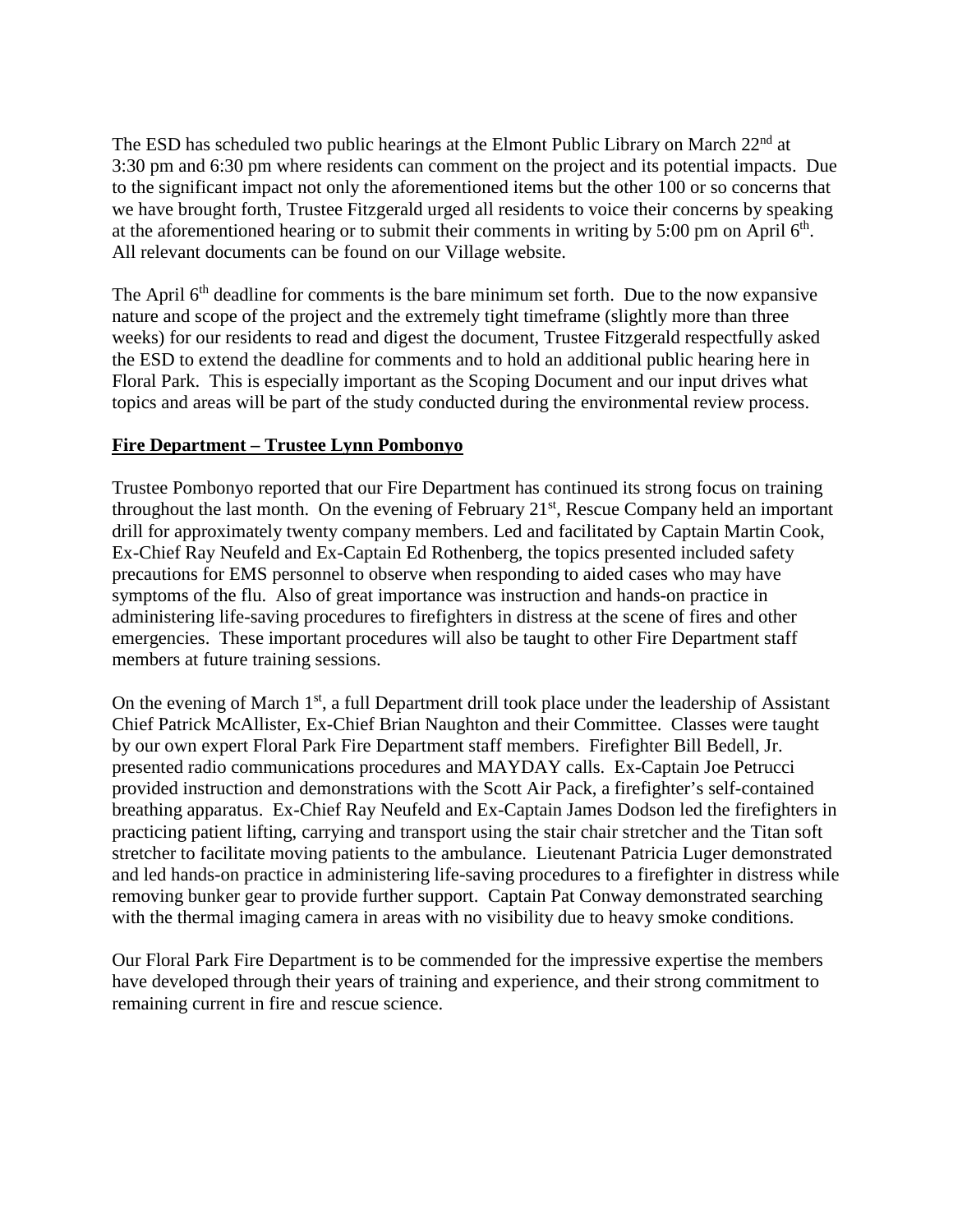## **Library – Trustee Archie Cheng**

Trustee Cheng reported that the Library continued to host many interesting programs for all ages. To name a few: AARP Tax-Aide continues to offer tax help to residents every Tuesday through April 10<sup>th</sup> from 10:00 am to 3:00 pm by appointment only. Please contact the Library at 326-6330 to make your appointment and come prepared with all relevant tax filing documents; AARP will be offering a Defensive Driver Course on Wednesday, March 21, 2018 at 10:00 am; and there will be a trip to the West Point Military Academy on Thursday, April  $26<sup>th</sup>$ . Please check the Library's website [www.floralparklibrary.org](http://www.floralparklibrary.org/) for details and a full list of classes being offered.

## **Police Department – Trustee Archie Cheng**

Trustee Cheng reported that during the month of February, the Police Department issued 164 moving violation summonses and responded to 130 calls.

The Police Department will be hosting an open meeting at John Lewis Childs School on March  $12<sup>th</sup>$  at  $8:00$  pm where 'Active Shooter Situation at School' will be the topic. Our Police Department training, equipment and tactics will be presented.

The Floral Park Motel has had many incidents which have raised concerns. Yesterday a 'Multi-Agency Response to Community Hotspot' was conducted there. The Police Department, along with the Building Department and the Nassau County Fire Marshall's Office, conducted inspections and several notices of violations were issued. The owner was reminded that being a 'Good Neighbor' is vitally important to the Village.

## **Third Track Expansion Project – Trustee Archie Cheng**

Trustee Cheng reported that while we still have not been allowed to review the contract awarded by the MTA to the construction company, 3TC. We did have a meeting on February  $26<sup>th</sup>$  where we met with engineers, contractors and community liaisons assigned to the Village pursuant to the previously executed Memorandum of Understanding. We have learned that surveying and borings for the bridges at South Tyson and Plainfield Avenues are currently being done. Engineers are looking at the Floral Park LIRR station and developing plans for the installation of the three elevators. It is expected that construction of the retaining walls and bridge work will commence sometime between mid-September and October. We will be meeting with the contractor to hear and decide on the finish materials of the retaining walls within the next two weeks. The Construction Team has agreed to provide us with a three-month advance notice schedule of any work anticipated to commence.

## **Recreation Center – Trustee Frank Chiara**

Trustee Chiara reported that the Recreation Center staff is currently preparing the center for the spring and summer programs. Fields are being prepped and the pool is being made ready for the return of the warm weather.